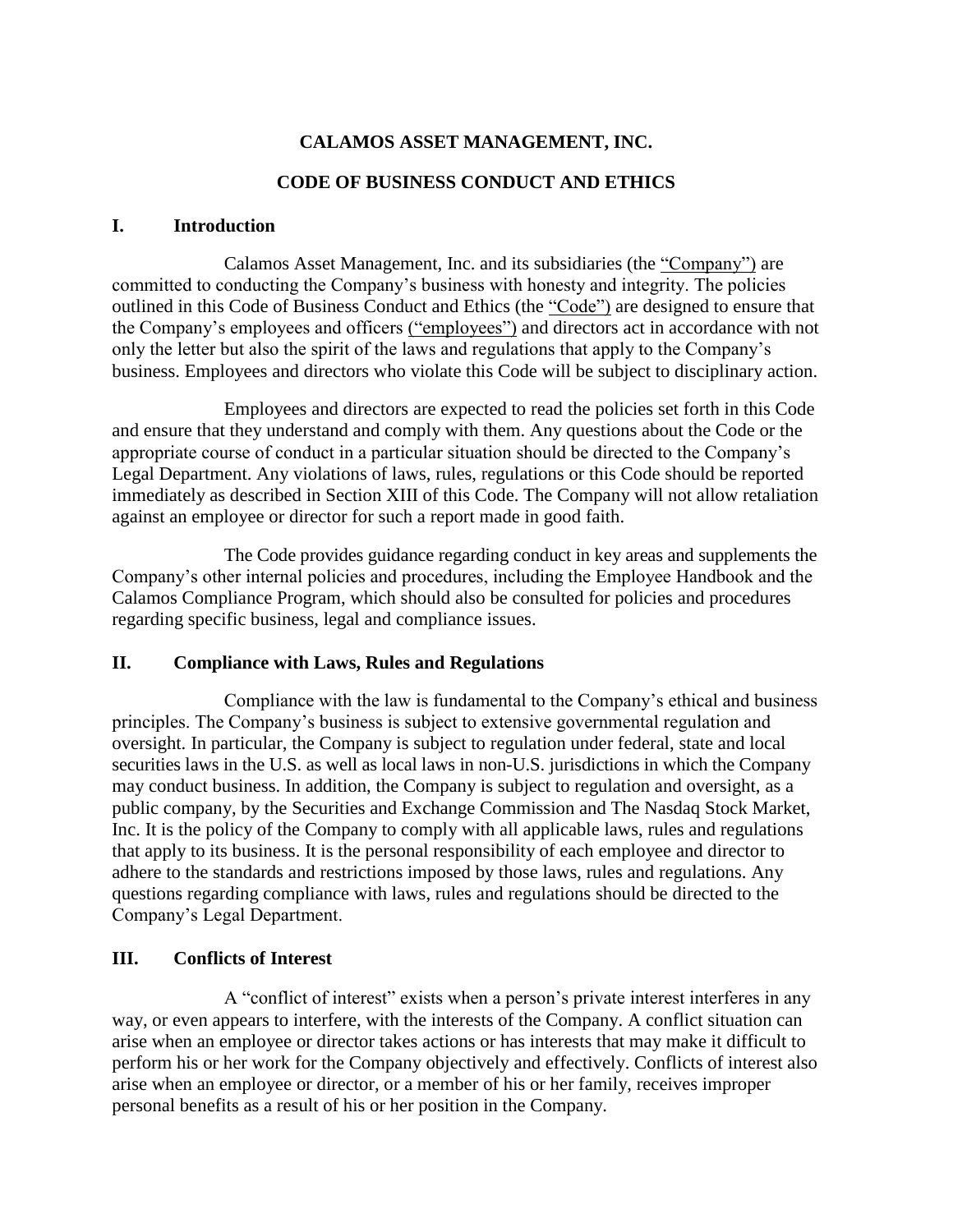Conflicts of interest are prohibited as a matter of Company policy. Each employee and director is expected to avoid any outside activity, financial interest or relationship that may present a possible conflict of interest or the appearance of a conflict. Each employee and director is required to promptly disclose any such conflict of interest to his or her manager, the Compliance Department or the Legal Department, as the case may be. No employee or director may engage in an activity that involves any such conflict except with specific prior approval in accordance with the procedures set out in this Code, the Employee Handbook and/or the Calamos Compliance Program. Potential conflicts of interest must be addressed in a manner consistent with the principles contained in this Code, or, if applicable, the definitions and guidelines in the Company's Amended and Restated Certificate of Incorporation.

## **IV. Corporate Opportunities**

Employees and directors are prohibited from (a) taking for themselves personally opportunities that are properly within the scope of the Company's activities, (b) using corporate property, information or position for personal gain, and (c) competing with the Company. Employees and directors owe a duty to the Company to advance its legitimate interests to the best of their abilities.

## **V. Confidentiality**

Employees and directors should maintain the confidentiality of information entrusted to them by the Company or customers of the Company. Confidential information includes all non-public information that might be of use to competitors, or harmful to the Company or its customers, if disclosed. The obligation to safeguard confidential information continues after employment with the Company ends.

Misappropriation of a trade secret of the Company may subject an employee or director to criminal liability under the Defend Trade Secrets Act of 2016 (the "DTSA"), entitle the Company to injunctive relief and require such individual to pay compensatory damages, double damages and attorneys' fees. Notwithstanding any other provision of this Code or any agreement between any individual and the Company, employees and directors hereby are notified in accordance with the DTSA that they will not be held criminally or civilly liable under any federal or state trade secret law for the disclosure of a trade secret that is made (a) in confidence to a federal, state, or local government official, either directly or indirectly, or to an attorney, in each case solely for the purpose of reporting or investigating a suspected violation of law; or (b) in a complaint or other document filed in a lawsuit or other proceeding, if such filing is made under seal. Employees and directors are further notified that if they file a lawsuit for retaliation by Company for reporting a suspected violation of law, they may disclose the Company's trade secrets to their attorney and use the trade secret information in the court proceeding if they file any document containing the trade secret under seal and do not disclose the trade secret except pursuant to court order.

The obligation to maintain the confidentiality of information may be subject to legal or regulatory requirements to disclose that information. In such cases, the Legal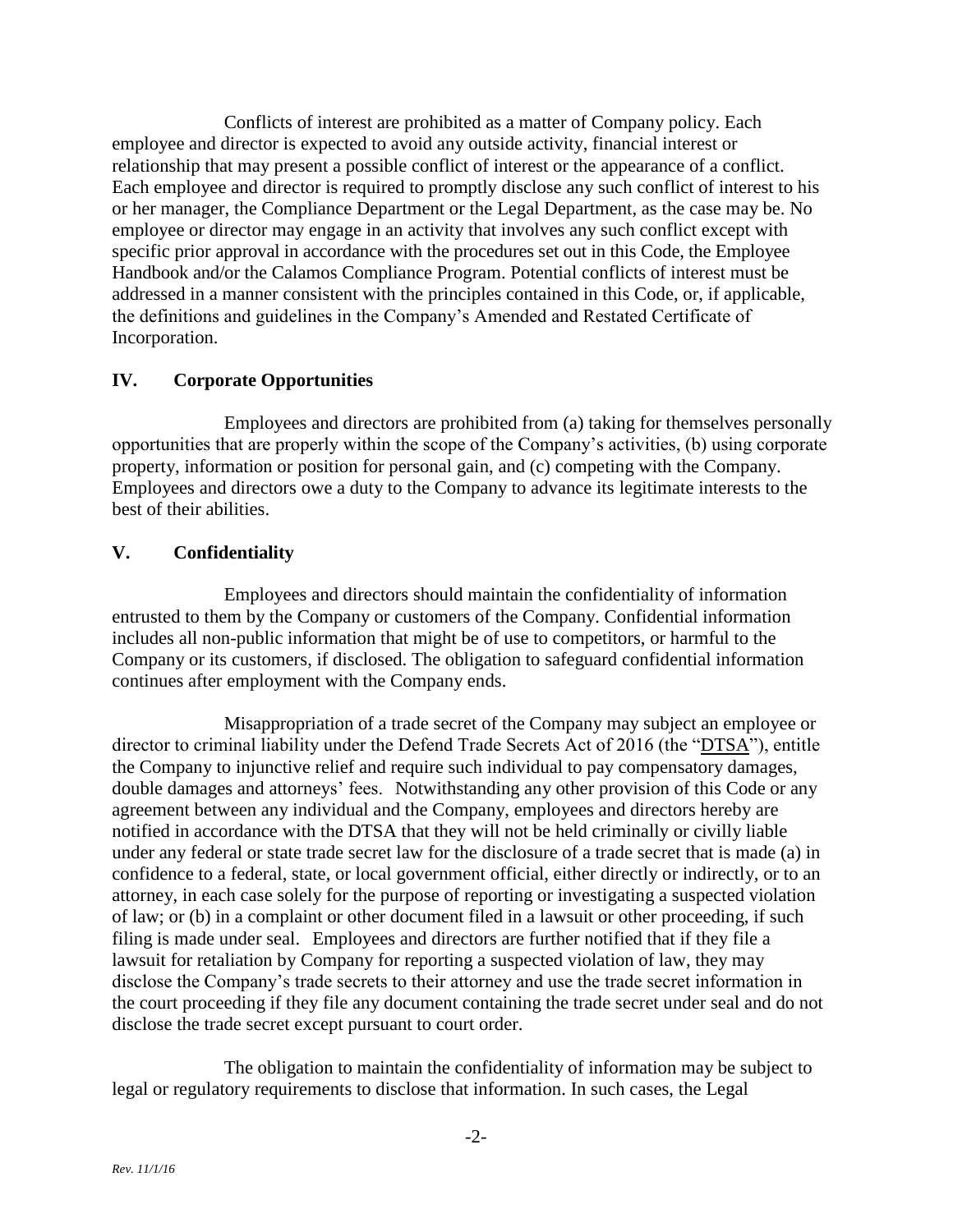Department will assist in determining what disclosure is required.

Notwithstanding the foregoing, nothing in this Code or any agreement between any individual and the Company prohibits or restricts Employee from reporting possible violations of federal, state, or local law or regulation to, or discussing any such possible violations with, any governmental agency or entity or self-regulatory organization, including by initiating communications directly with, responding to any inquiry from, or providing testimony before any federal, state, or local regulatory authority or agency or self-regulatory organization, including without limitation the Securities and Exchange Commission, the Equal Employment Opportunity Commission, FINRA, and the Occupational Safety and Health Administration, or making any other disclosures that are protected by the whistleblower provisions of any federal, state, or local law or regulation.

## **VI. Fair Dealing**

Each employee and director should deal fairly with customers, suppliers, competitors and employees. No person may take unfair advantage of anyone through manipulation, concealment, abuse of privileged information, misrepresentation of material facts or any other unfair-dealing practice.

## **VII. Protection and Proper Use of Company Assets**

All employees and directors should protect the Company's assets and ensure their efficient use. Theft, carelessness and waste have a direct impact on the Company's profitability. Company assets, including company time, equipment, materials, resources and proprietary software and proprietary research tools, must be used for legitimate business purposes only.

## **VIII. Insider Trading**

The Company has an insider trading policy which governs its employees and directors. This policy, among other things, provides that employees and directors may not buy or sell shares of the Company when they are in possession of material, non-public information. They also are prohibited from passing on such information to others who might make an investment decision based on it.

Employees and directors also may not trade in stocks of other companies about which they learn material, non-public information through the course of their employment or service. Any questions as to whether information is material or has been adequately disclosed should be directed to the Company's Legal Department.

## **IX. Interaction with Public Officials**

When dealing with public officials, employees and directors must avoid any activity that is or appears illegal or unethical. The giving of gifts, including meals, entertainment, transportation, and lodging, to government officials in the various branches of U. S. government, as well as state and local governments, is limited by law.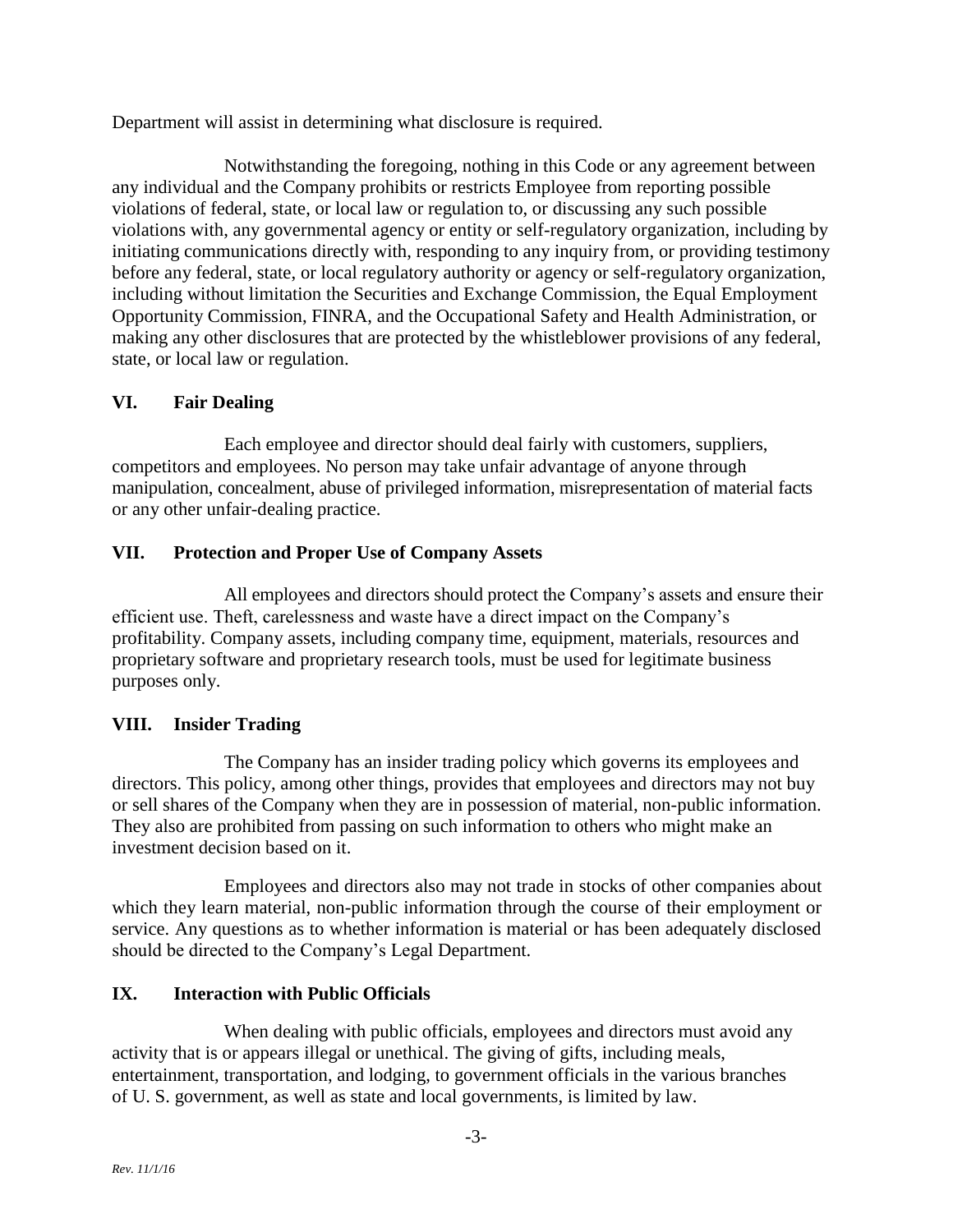In addition, the U.S. Foreign Corrupt Practices Act prohibits offering, paying or promising to pay or authorizing the payment of anything of value, directly or indirectly, to officials of foreign governments or foreign political candidates in order to obtain or retain business.

Illegal payments to government officials of any country are strictly prohibited.

## **X. Disclosure of Information about the Company**

The Company actively promotes full, fair, accurate, timely, and understandable disclosure for use in any reports and documents that the Company files with, or submits to, the Securities and Exchange Commission and in other public communications made by the Company. All employees and directors are expected to provide full, fair, accurate, timely, and understandable disclosure for use in such reports and documents. The Legal Department should be consulted prior to any public disclosure of information concerning the Company and will also assist you in determining what disclosure is required in such cases.

# **XI. Recordkeeping and Record Retention**

All of the Company's books, records, accounts and financial statements must be maintained in reasonable detail, must appropriately reflect the matters to which they relate and must conform both to applicable legal requirements and to the Company's system of internal controls. All assets of the Company must be carefully and properly accounted for. The making of false or misleading records or documentation is strictly prohibited. Unrecorded funds or assets should not be maintained.

The Company complies with all laws and regulations regarding the preservation of records. Records should be retained or destroyed only in accordance with the Company's document retention policies. Any questions about these policies should be directed to the Company's Legal Department.

## **XII. Enforcement**

The policies set forth in this Code are supported by the specific and detailed practices and procedures contained in the Calamos Compliance Program. You should consult the Manual for further details regarding the policies set forth herein.

Any violation of this Code will lead to disciplinary action, up to and including termination of employment.

# **XIII. Compliance Standards and Procedures**

# A. Seeking Guidance

Employees and directors are encouraged to seek guidance from supervisors, managers or other appropriate personnel when in doubt about the best course of action to take in a particular situation. In most instances, questions regarding the Code should be brought to the attention of the Company's Legal Department.